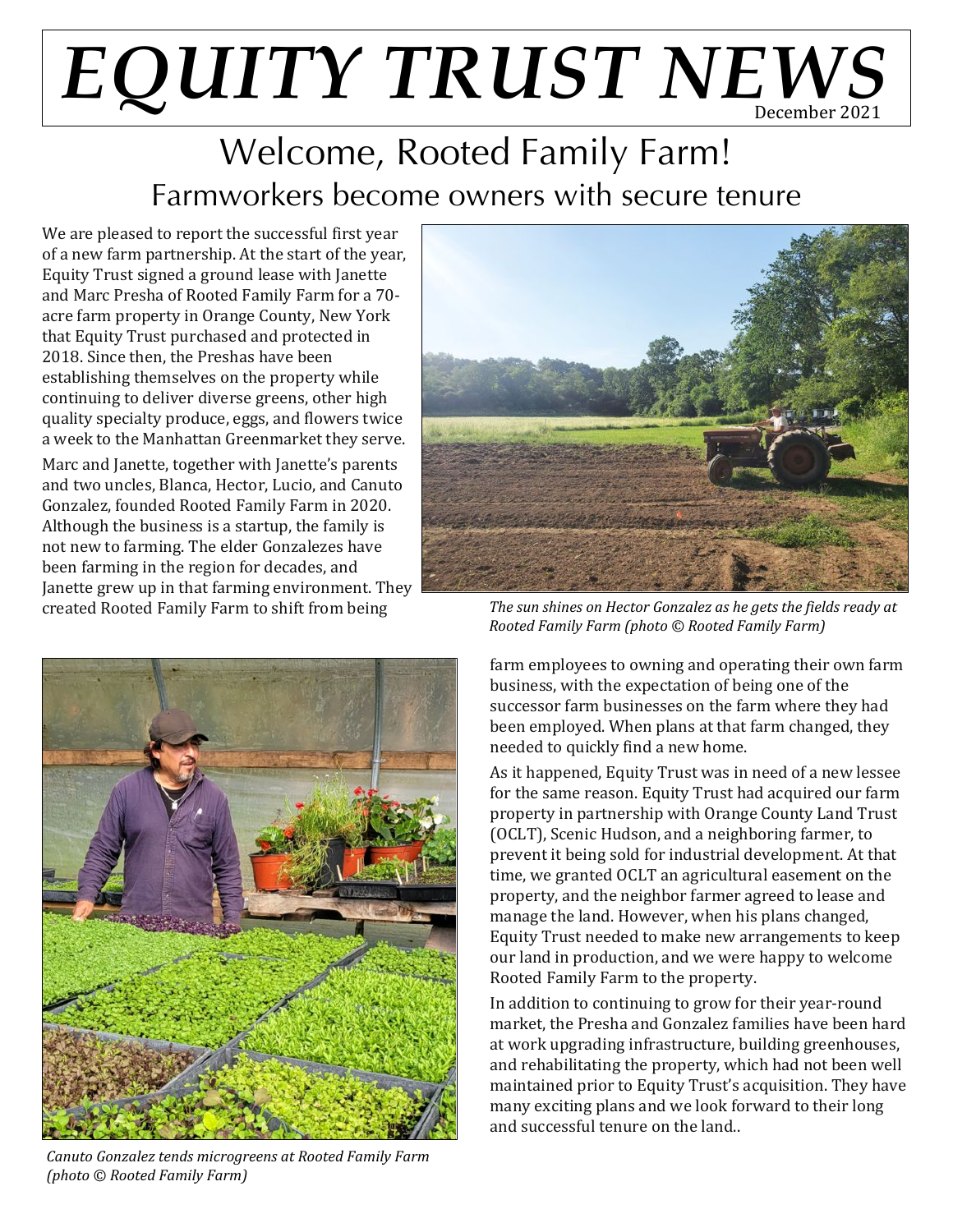## Farm Protection, Coast to Coast

#### Farms for Farmers

For over two decades, Equity Trust has promoted shared-equity ownership of farms as an effective way to keep agricultural lands in production while providing farmers with secure, affordable land tenure (see sidebar). We are happy to see a widening circle of organizations embrace this approach and implement it in their own work.

This summer, in eastern Massachusetts, the Essex County Greenbelt Association (Greenbelt) signed an agricultural ground lease—Greenbelt's first, developed with our assistance—with Alex Cecchinelli and Stacey Apple of Iron Ox Farm. Now we are working with Lopez Community Land Trust (LCLT), in Washington's San Juan Islands, and farmers Lena and Andrew Jones, to

draft a ground lease for the 118-acre Lopez Sound Farm and Forest Preserve that LCLT purchased last year. In 2019, Greenbelt acquired a 148-acre property on Massachusetts' North Shore, site of a former organic farm, with the goal of reestablishing farming on the site. Greenbelt sought Equity Trust's assistance in developing a structure that would ensure affordable tenure for farmers, support farm business viability, and be flexible over time, while preserving Greenbelt's primary objectives of conserving the land and supporting its continued use for agriculture.



*Alex Cecchinelli and Stacey Apple, owner-operators of Iron Ox Farm, lessees of Essex Greenbelt on the former Green Meadows Farm. (photo credit: Neil Ungerleider)*

After exploring options, Greenbelt's staff and board chose to make the land available to a farmer through a longterm ground lease. Greenbelt worked with Equity Trust throughout 2020 to develop the lease, and issued a request for proposals seeking farmers interested in leasing the agricultural portion of the property. Seventeen farmers submitted proposals, reflecting the high demand for this type of opportunity. The selected business, Iron Ox Farm, is a diversified vegetable operation, using organic practices, that sells

#### *Continued on p. 4.*

## What's in a Ground Lease?

An agricultural ground lease defines the relationship between a land stewardship organization and the farmers who live on and farm the land. It establishes the rights and responsibilities of each party to meet the project's social goals and protect the significant community resources that are usually required to acquire the farm. Designed to be long term (often 99 years, with an option to renew), the lease provides guidance for relationships designed to outlast those who drafted it.

The lease creates a shared-equity structure where the stewardship organization retains ownership of the land while the farmer is able to invest and build equity in the farm infrastructure. Adapted by Equity Trust from its use in affordable housing (which several Equity Trust founders played key roles in designing) this structure removes the land from the speculative market while reducing the farmer's cost of access.

Equity Trust created ground leases for some early farm protection projects including Roxbury Farm in Kinderhook, NY and Caretaker Farm in Williamstown, MA; then, based on those experiences, published a model lease in 2009. Since then, while assisting more farm protection projects, we have added new elements and developed guidance for adapting the model to different circumstances and needs.

A ground lease addresses a wide range of issues in a legal framework, but ultimately it lays out a set of expectations between farmers who produce food on the land and the organization that holds that land on behalf of the wider community: What level of production do the farmers commit to and how will that be measured? How will the land be cared for? What infrastructure can be built? Must the farmers reside on the property? Who else can live there? When it comes time to find a new farmer, who is eligible and who is responsible for selecting them? All this, and more, needs to be discussed and decided to create a successful long-term partnership.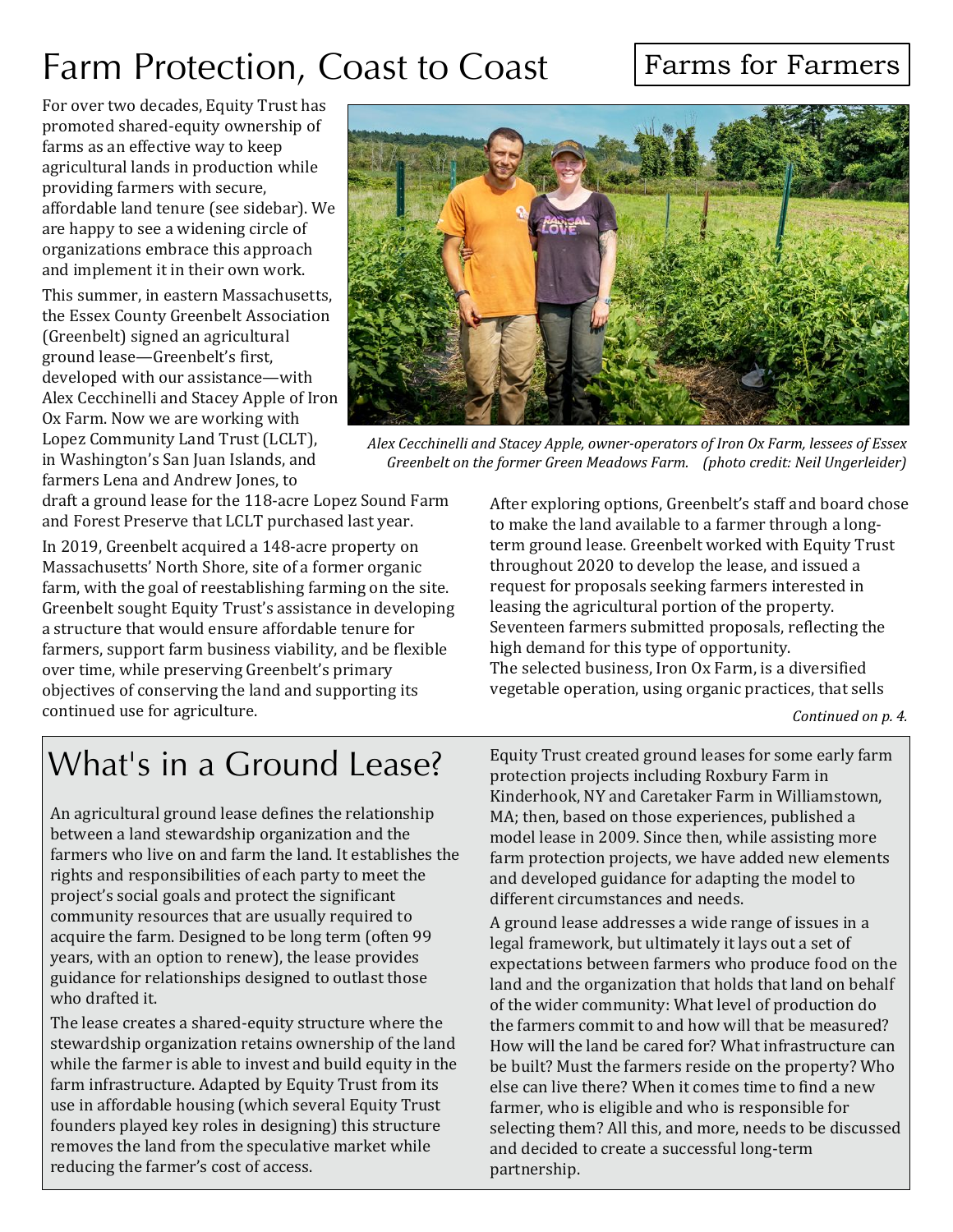# Building community helps us recover Equity Trust Fund

Like the projects in its portfolio, the Equity Trust Fund demonstrated resilience this year after difficult times in 2020. Gratifyingly, given the isolation and deprivation so many have experienced during the pandemic, most of our new loans went to organizations dedicated to building communal bonds and helping others. Several are intentional communities that share deep roots with Equity Trust. Each has a strong social justice mission that inspires its members to reach into urban communities to provide support and resources, complementing our work with farms and rural lands.

Washington, D.C.'s **Assisi Community** was the borrower of the very first Equity Trust Fund loan way back in 1992. It was used to purchase one of the two houses its members live in (the purchase of the other house a few years later was also aided by an Equity Trust loan). In 2014, Assisi Community committed to permanently reserving its property for affordable housing in an agreement with D.C.'s **Douglass Community Land Trust** (DCLT). When (if) the community runs its course, both houses will be donated to DCLT. This loan finances needed renovations, building code upgrades, and energy



*Renovating the new home of Benincasa Community, CT (photo © Benincasa Community)*

efficiency to both maintain a decent living space for current members and preserve the value of the property for its future owners.

**Benincasa Community** is a Catholic Worker-style group formerly based in and primarily serving underprivileged people in New York City. Although neither we nor they knew it until earlier this year, members have ties to Equity Trust friends and allies going back to our founder Chuck Matthei and including former board member Monica McGloin. The group has an extensive network of supporters and close relationships with a wide variety of activist organizations. This loan finances the purchase of property near New Haven, Connecticut where the community will be able to grow food for itself and for local charitable providers and offer a different kind of hospitality experience for its many guests and visitors.

**Saint Francis House** has helped incubate numerous local grassroots organizations in New London, Connecticut, including the Southeastern Connecticut CLT, our current partner in the newly reorganized and renamed **Southeastern Connecticut Fund for Land Equity** (formerly the Francis Fund, which Saint Francis House helped found and served as our original partner). This loan helps finance deferred maintenance and repairs of the two houses where the members live and work, and which we hope will eventually be added to the CLT.

The **New London Homeless Hospitality Center** was one of those organizations launched with the help of Saint Francis House and is a frequent borrower from the Southeastern Connecticut fund. It has become an important local nonprofit offering a variety of programs assisting the homeless in that area. Previous loans enabled it to acquire and renovate homes, and to acquire land and build homes, for use as transitional and affordable housing for the people they serve. This loan finances the purchase of a building that will host a resource center for low-income people to supplement the Center's headquarters and main shelter. The second floor will eventually be converted to efficiency apartments to be made available to the organization's clients.

Another frequent borrower (this time from our general fund) is the North Carolina-based **Jubilee House Community**, which runs the nonprofit Center for Development in Central America in rural Nicaragua, helping small farmers organize into cooperatives for the production, processing, and marketing of a wide variety of organic crops including peanuts, cotton, and sesame. Cooperatives growing each of those crops have benefitted from Equity Trust loans to Jubilee House at one time or another. This loan enables an expansion of organic peanut acreage.